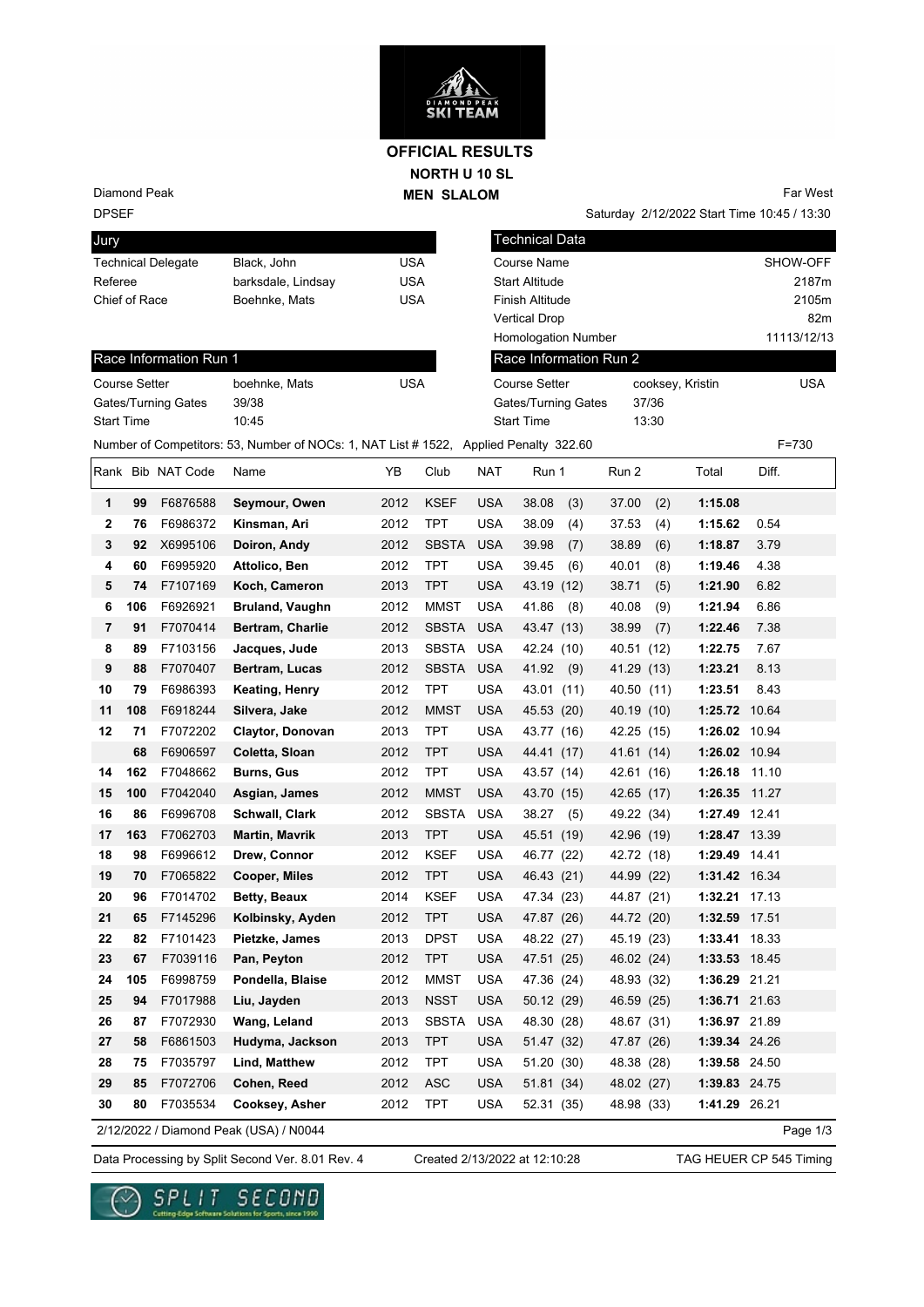## **NORTH U 10 SL MEN SLALOM OFFICIAL RESULTS**

Saturday 2/12/2022 Start Time 10:45 / 13:30 Far West

|    |                                       | Rank Bib NAT Code            | Name                                       | YB   | Club         | NAT        | Run 1            |     | Run 2       |     | Total   | Diff.         |
|----|---------------------------------------|------------------------------|--------------------------------------------|------|--------------|------------|------------------|-----|-------------|-----|---------|---------------|
| 31 | 59                                    | F7124836                     | Ning, Carson                               | 2013 | <b>TPT</b>   | <b>USA</b> | 51.41(31)        |     | 51.24 (35)  |     |         | 1:42.65 27.57 |
| 32 | 95                                    | F7062739                     | Miller, Bodin                              | 2012 | <b>KSEF</b>  | <b>USA</b> | 59.33 (42)       |     | 48.66 (29)  |     |         | 1:47.99 32.91 |
| 33 | 83                                    | F6975617                     | Lombardi, Beau                             | 2012 | <b>DPST</b>  | <b>USA</b> | 57.10 (40)       |     | 52.52 (36)  |     |         | 1:49.62 34.54 |
| 34 | 78                                    | F7130383                     | Watson, Simon                              | 2012 | TPT          | <b>USA</b> | 54.68 (36)       |     | 55.15 (41)  |     |         | 1:49.83 34.75 |
| 35 | 104                                   | F7100245                     | Birrell, Julian                            | 2013 | <b>MMST</b>  | <b>USA</b> | 56.18 (39)       |     | 54.02 (37)  |     |         | 1:50.20 35.12 |
| 36 | 101                                   | F7066209                     | Kim, Dylan                                 | 2013 | <b>MMST</b>  |            | USA 1:05.32 (48) |     | 48.66 (29)  |     |         | 1:53.98 38.90 |
| 37 | 73                                    | F7132596                     | Boone, Nolan                               | 2012 | <b>TPT</b>   | <b>USA</b> | 58.38 (41)       |     | 55.76 (42)  |     |         | 1:54.14 39.06 |
| 38 | 57                                    | F7138485                     | Towle, Jack                                | 2012 | <b>TPT</b>   |            | USA 1:00.02 (43) |     | 54.40 (39)  |     |         | 1:54.42 39.34 |
| 39 | 61                                    | F7071920                     | Dupont, Max                                | 2012 | <b>TPT</b>   |            | USA 1:01.83 (46) |     | 54.47 (40)  |     |         | 1:56.30 41.22 |
| 40 | 107                                   | F6908465                     | Davin, Connor                              | 2014 | <b>MMST</b>  |            | USA 1:00.09 (44) |     | 58.12 (44)  |     |         | 1:58.21 43.13 |
| 41 | 69                                    | F7148971                     | Davidson, Adrian                           | 2012 | <b>TPT</b>   |            | USA 1:01.55 (45) |     | 57.91 (43)  |     |         | 1:59.46 44.38 |
| 42 | 72                                    | F7071401                     | West, Ellis                                | 2012 | <b>TPT</b>   |            | USA 1:06.60 (49) |     | 1:01.11(45) |     |         | 2:07.71 52.63 |
|    |                                       |                              |                                            |      |              |            |                  |     |             |     |         |               |
|    |                                       |                              | <b>NOT PERMITTED TO START 1st RUN</b>      |      |              |            |                  |     |             |     |         |               |
|    |                                       |                              |                                            |      |              |            |                  |     |             |     |         |               |
|    |                                       | <b>DID NOT START 1st RUN</b> |                                            |      |              |            |                  |     |             |     |         |               |
|    |                                       |                              |                                            |      |              |            |                  |     |             |     |         |               |
|    |                                       |                              | DID NOT FINISH 1st RUN: 1 competitor       |      |              |            |                  |     |             |     |         |               |
|    | 66 -                                  | F6958431                     | Lo, Eliott                                 | 2012 | <b>TPT</b>   | <b>USA</b> |                  |     | 37.36       | (3) |         |               |
|    |                                       |                              |                                            |      |              |            |                  |     |             |     |         |               |
|    |                                       |                              | <b>DISQUALIFIED 1st RUN: 3 competitors</b> |      |              |            |                  |     |             |     |         |               |
|    | 103                                   | F6997833                     | Mogari, Sam                                | 2012 | <b>MMST</b>  | <b>USA</b> |                  |     | 35.34       | (1) | Gate 32 |               |
|    | 84                                    | F7101132                     | Murphy, Sean                               | 2012 | <b>DPST</b>  | <b>USA</b> |                  |     | 54.32 (38)  |     | Gate 18 |               |
|    |                                       | 56 F7148870                  | Durkin, Julian                             | 2013 | TPT          | <b>USA</b> |                  |     | <b>DSQ</b>  |     | Gate 31 |               |
|    |                                       |                              |                                            |      |              |            |                  |     |             |     |         |               |
|    |                                       |                              | <b>NOT PERMITTED TO START 2nd RUN</b>      |      |              |            |                  |     |             |     |         |               |
|    |                                       |                              |                                            |      |              |            |                  |     |             |     |         |               |
|    |                                       |                              | DID NOT START 2nd RUN: 1 competitor        |      |              |            |                  |     |             |     |         |               |
|    | 77                                    | F7037131                     | Russell, Wade                              | 2012 | <b>TPT</b>   | <b>USA</b> | 55.42 (38)       |     |             |     |         |               |
|    |                                       |                              |                                            |      |              |            |                  |     |             |     |         |               |
|    | DID NOT FINISH 2nd RUN: 2 competitors |                              |                                            |      |              |            |                  |     |             |     |         |               |
|    |                                       |                              | 102 F6864578 Geffre, Noah                  |      | 2012 MMST    | <b>USA</b> | 37.87            | (2) | <b>DNF</b>  |     |         |               |
|    | 93                                    | F7062657                     | Renaudin, Jackson                          | 2013 | <b>NSST</b>  | <b>USA</b> | 51.64 (33)       |     | <b>DNF</b>  |     |         |               |
|    |                                       |                              |                                            |      |              |            |                  |     |             |     |         |               |
|    | DISQUALIFIED 2nd RUN: 4 competitors   |                              |                                            |      |              |            |                  |     |             |     |         |               |
|    | 97                                    | F7102831                     | Campbell, Lachlan                          | 2016 | <b>KSEF</b>  | <b>USA</b> | 55.31 (37)       |     | <b>DSQ</b>  |     | Gate 15 |               |
|    | 90                                    | F7071198                     | Kopatsy, Lancelot                          | 2012 | <b>SBSTA</b> | <b>USA</b> | 44.61 (18)       |     | <b>DSQ</b>  |     | Gate 4  |               |
|    | 81                                    | F7046104                     | Blair, Benjamin                            | 2012 | <b>TPT</b>   | <b>USA</b> | $37.78$ (1)      |     | <b>DSQ</b>  |     | Gate 23 |               |
|    | 64                                    | F7130276                     | Liu, Lexing                                | 2012 | <b>TPT</b>   | USA        | 1:02.36(47)      |     | <b>DSQ</b>  |     | Gate 16 |               |

2/12/2022 / Diamond Peak (USA) / N0044

Created 2/13/2022 at 12:10:28

Page 2/3



DPSEF Diamond Peak